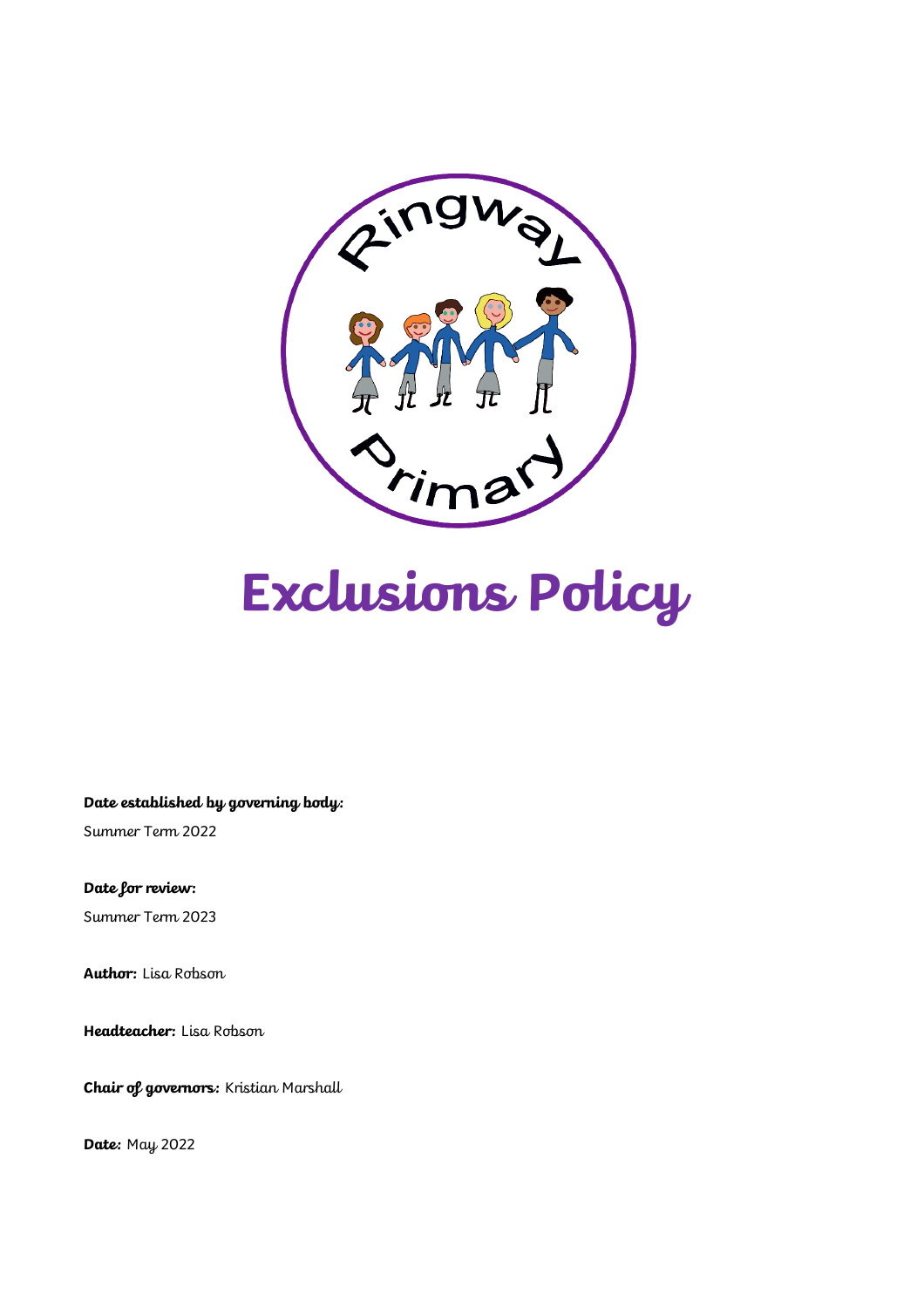## Contents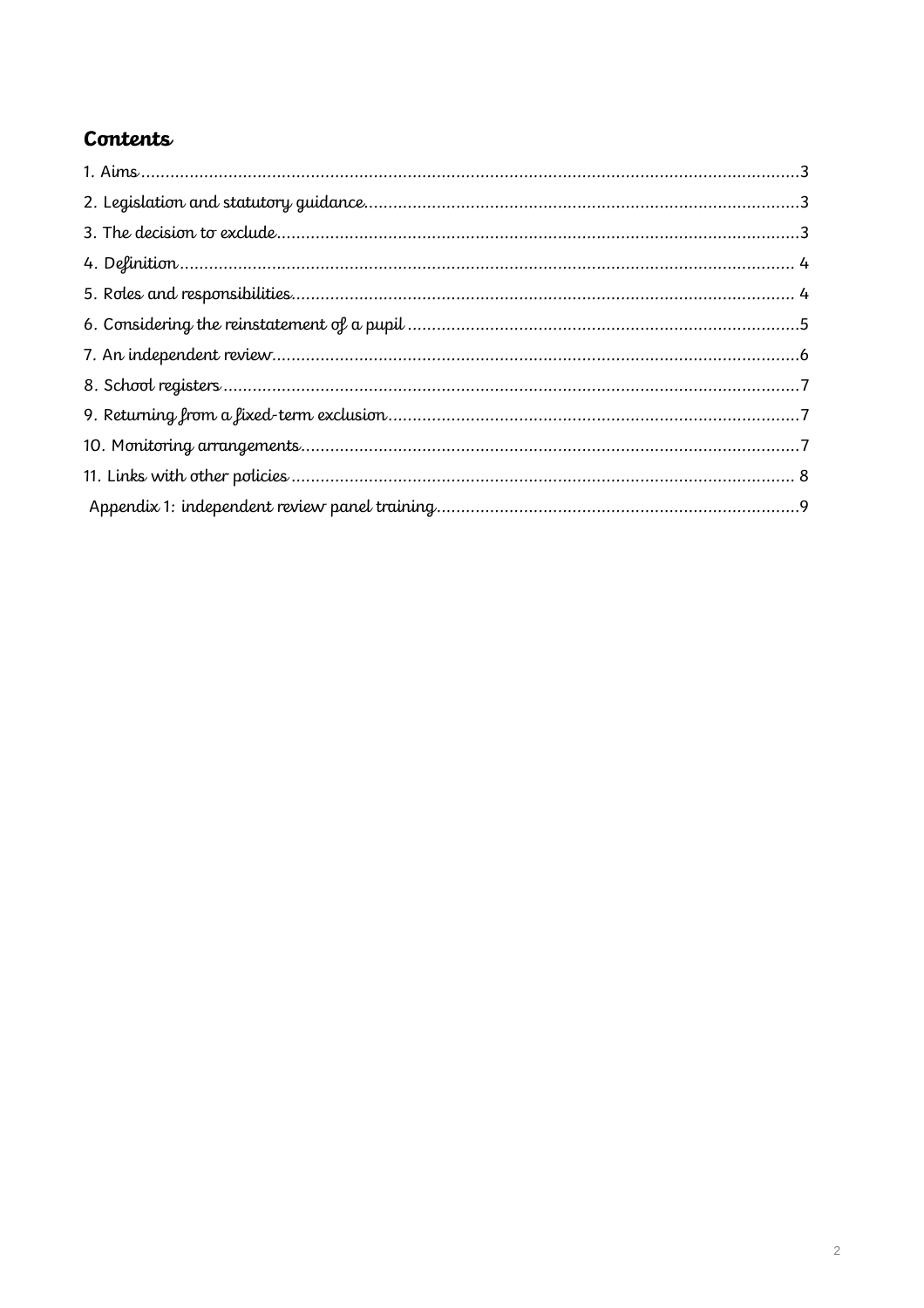## **1. Aims**

Our school aims to ensure that:

- The exclusions process is applied fairly and consistently
- The exclusions process is understood by governors, staff, parents and pupils
- Pupils in school are safe and happy
- Pupils do not become NEET (not in education, employment or training)

## **2. Legislation and statutory guidance**

This policy is based on statutory guidance from the Department for Education: Exclusion from maintained [schools, academies and pupil referral units \(PRUs\) in England.](https://www.gov.uk/government/publications/school-exclusion)

It is based on the following legislation, which outline schools' powers to exclude pupils:

- Section 52 of the [Education Act 2002,](http://www.legislation.gov.uk/ukpga/2002/32/section/52) as amended by the [Education Act 2011](http://www.legislation.gov.uk/ukpga/2011/21/contents/enacted)
- [The School Discipline \(Pupil Exclusions and Reviews\) \(England\) Regulations 2012](http://www.legislation.gov.uk/uksi/2012/1033/made)
- Sections 64-68 of the [School Standards and Framework Act 1998](http://www.legislation.gov.uk/ukpga/1998/31)

In addition, the policy is based on:

- Part 7, chapter 2 of the [Education and Inspections Act 2006,](http://www.legislation.gov.uk/ukpga/2006/40/part/7/chapter/2) which looks at parental responsibility for excluded pupils
- Section 579 of the **Education Act 1996**, which defines 'school day'
- **The [Education \(Provision of Full-Time Education for Excluded Pupils\) \(England\) Regulations 2007,](http://www.legislation.gov.uk/uksi/2007/1870/contents/made) as** amended by [The Education \(Provision of Full-Time Education for Excluded Pupils\) \(England\) \(Amendment\)](http://www.legislation.gov.uk/uksi/2014/3216/contents/made)  [Regulations 2014](http://www.legislation.gov.uk/uksi/2014/3216/contents/made)

## **3. The decision to exclude**

Only the headteacher, or acting headteacher, can exclude a pupil from school. A permanent exclusion will be taken as a last resort.

Our school is aware that off-rolling is unlawful. Of sted defines off-rolling as:

"…the practice of removing a pupil from the school roll without a formal, permanent exclusion or by encouraging a parent to remove their child from the school roll, when the removal is primarily in the interests of the school rather than in the best interests of the pupil."

We are committed to following all statutory exclusions procedures to ensure that every child receives an education in a safe and caring environment.

A decision to exclude a pupil will be taken only:

- In response to serious or persistent breaches of the school's behaviour policy, **and**
- If allowing the pupil to remain in school would seriously harm the education or welfare of others

Before deciding whether to exclude a pupil, either permanently or for a fixed period, the headteacher will: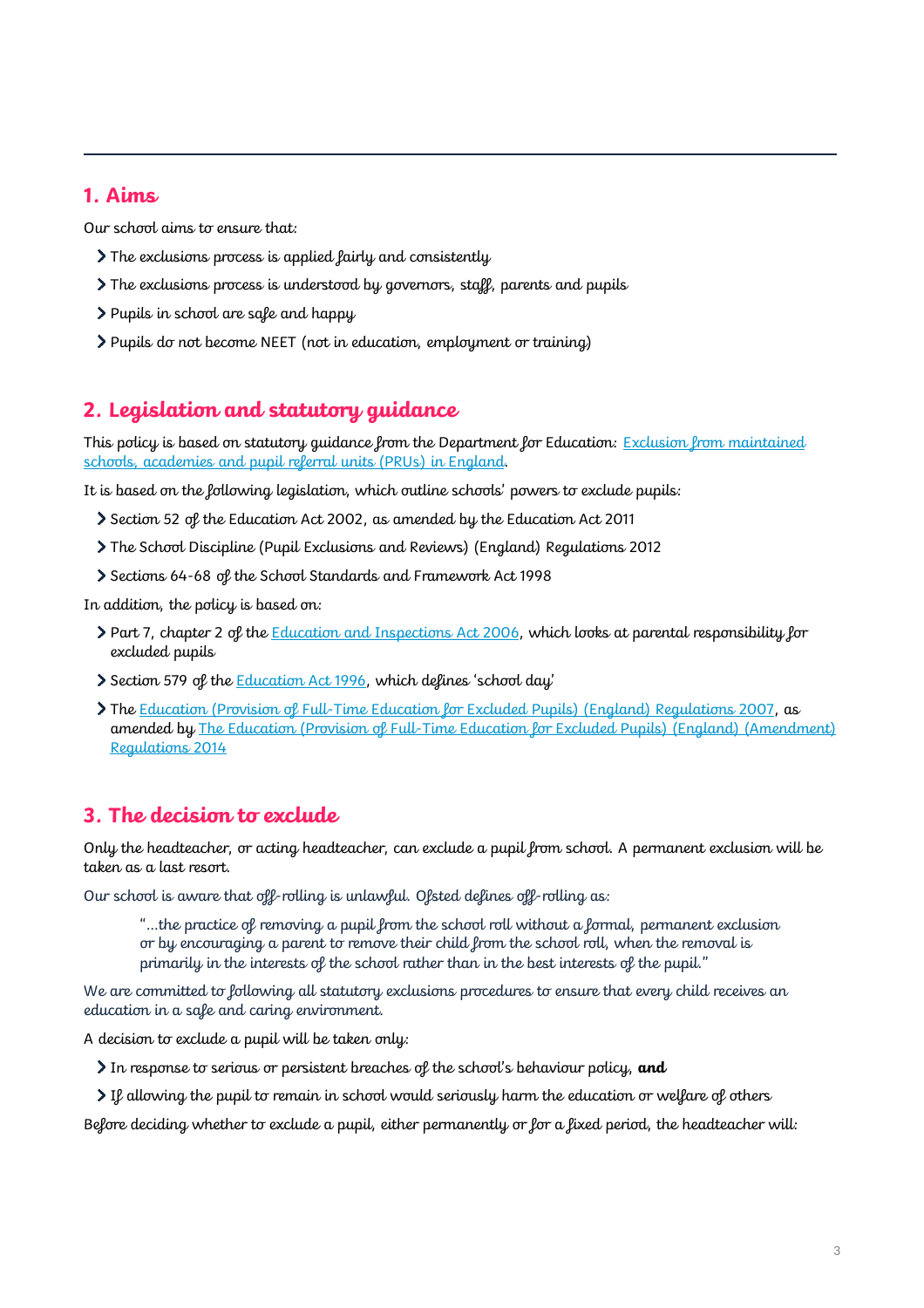- Consider all the relevant facts and evidence, including whether the incident(s) leading to the exclusion were provoked
- Allow the pupil to give their version of events
- Consider if the pupil has special educational needs (SEN)

## **4. Definition**

For the purposes of exclusions, school day is defined as any day on which there is a school session. Therefore, INSET or staff training days do not count as a school day.

## **5. Roles and responsibilities**

#### **5.1 The headteacher**

#### **Informing parents**

The headteacher will immediately provide the following information, in writing, to the parents of an excluded pupil:

- > The reason(s) for the exclusion
- $\triangleright$  The length of a fixed-term exclusion or, for a permanent exclusion, the fact that it is permanent
- $\geq$  Information about parents' right to make representations about the exclusion to the governing board and how the pupil may be involved in this
- Where there is a legal requirement for the governing board to meet to consider the reinstatement of a pupil, and that parents have a right to attend a meeting, be represented at a meeting (at their own expense) and to bring a friend

The headteacher will also notify parents by the end of the afternoon session on the day their child is excluded that for the first 5 school days of an exclusion, or until the start date of any alternative provision where this is earlier, parents are legally required to ensure that their child is not present in a public place during school hours without a good reason. Parents may be given a fixed penalty notice or prosecuted if they fail to do this.

If alternative provision is being arranged, the following information will be included when notifying parents of an exclusion:

- The start date for any provision of full-time education that has been arranged
- The start and finish times of any such provision, including the times for morning and afternoon sessions, where relevant
- The address at which the provision will take place
- $\geq$  Any information required by the pupil to identify the person they should report to on the first day

Where this information on alternative provision is not reasonably ascertainable by the end of the afternoon session, it may be provided in a subsequent notice, but it will be provided no later than 48 hours before the provision is due to start. The only exception to this is where alternative provision is to be provided before the sixth day of an exclusion, in which case the information can be provided with less than 48 hours' notice with parents' consent.

#### **Informing the governing board and local authority**

The headteacher will immediately notify the governing board and the local authority (LA) of:

A permanent exclusion, including when a fixed-period exclusion is made permanent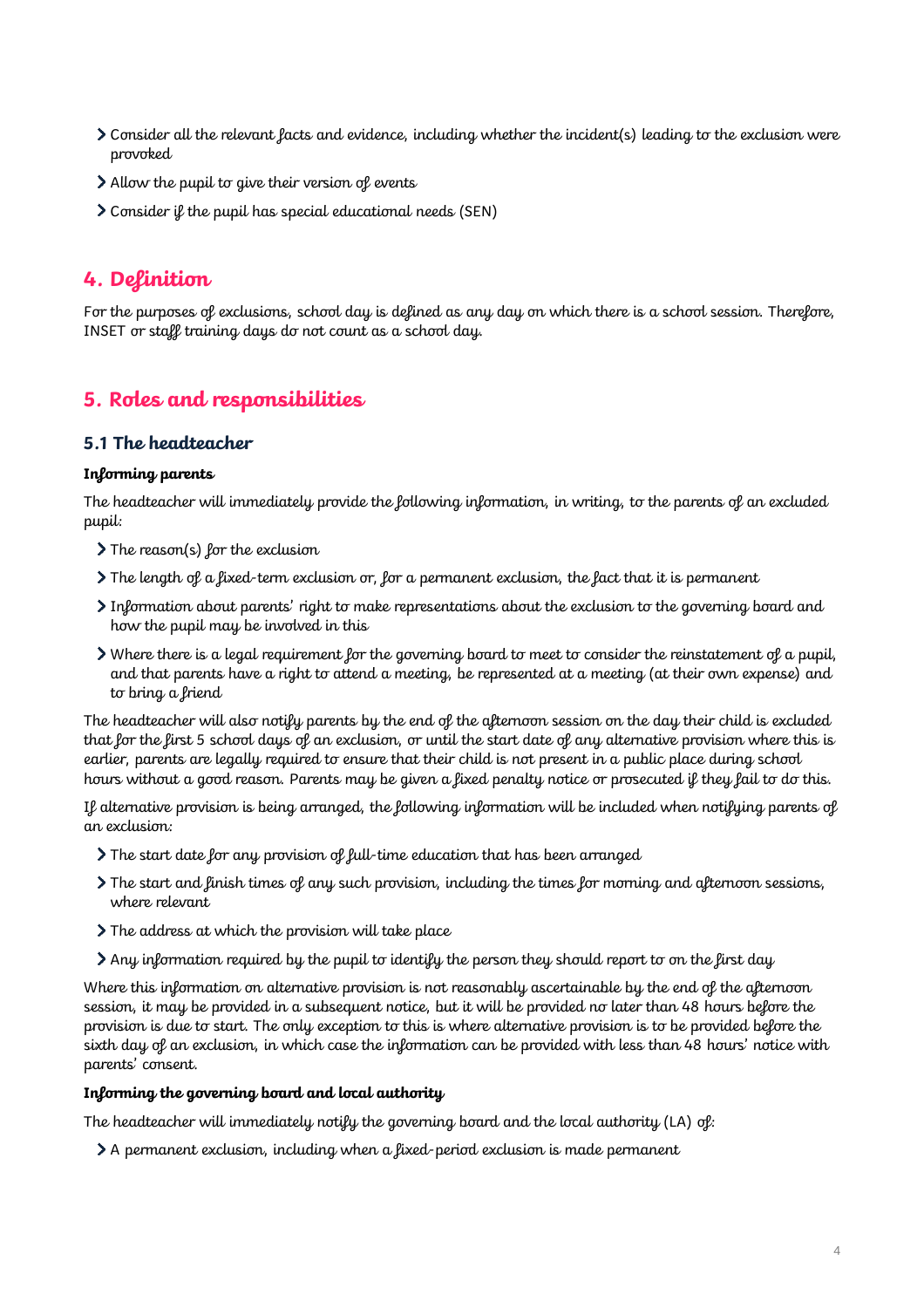- Exclusions which would result in the pupil being excluded for more than 5 school days (or more than 10 lunchtimes) in a term
- Exclusions which would result in the pupil missing a public examination

For a permanent exclusion, if the pupil lives outside the LA in which the school is located, the headteacher will also immediately inform the pupil's 'home authority' of the exclusion and the reason(s) for it without delay.

For all other exclusions, the headteacher will notify the governing board and LA once a term.

#### **5.2 The governing board**

Responsibilities regarding exclusions is delegated to a committee of the governing board consisting of at least 3 governors.

The governing board has a duty to consider the reinstatement of an excluded pupil (see section 6).

Within 14 days of receipt of a request, the governing board will provide the secretary of state and the LA with information about any exclusions in the last 12 months.

For a fixed-period exclusion of more than 5 school days, the governing board will arrange suitable full-time education for the pupil. This provision will begin no later than the sixth day of the exclusion.

#### **5.3 The LA**

For permanent exclusions, the LA is responsible for arranging suitable full-time education to begin no later than the sixth day of the exclusion.

## **6. Considering the reinstatement of a pupil**

The governing board will consider the reinstatement of an excluded pupil within 15 school days of receiving the notice of the exclusion if:

- > The exclusion is permanent
- It is a fixed-term exclusion which would bring the pupil's total number of school days of exclusion to more than 15 in a term
- It would result in a pupil missing a public examination

If requested to do so by parents, the governing board will consider the reinstatement of an excluded pupil within 50 school days of receiving notice of the exclusion if the pupil would be excluded from school for more than 5 school days, but less than 15, in a single term.

Where an exclusion would result in a pupil missing a public examination, the governing board will consider the reinstatement of the pupil before the date of the examination. If this is not practicable, the chair of the governing board (or the vice-chair where the chair is unable to make this consideration) will consider the exclusion independently and decide whether or not to reinstate the pupil.

The governing board can either:

- Decline to reinstate the pupil, or
- $\sum$  Direct the reinstatement of the pupil immediately, or on a particular date

In reaching a decision, the governing board consider whether the exclusion was lawful, reasonable and procedurally fair and whether the headteacher followed their legal duties. They will decide whether or not a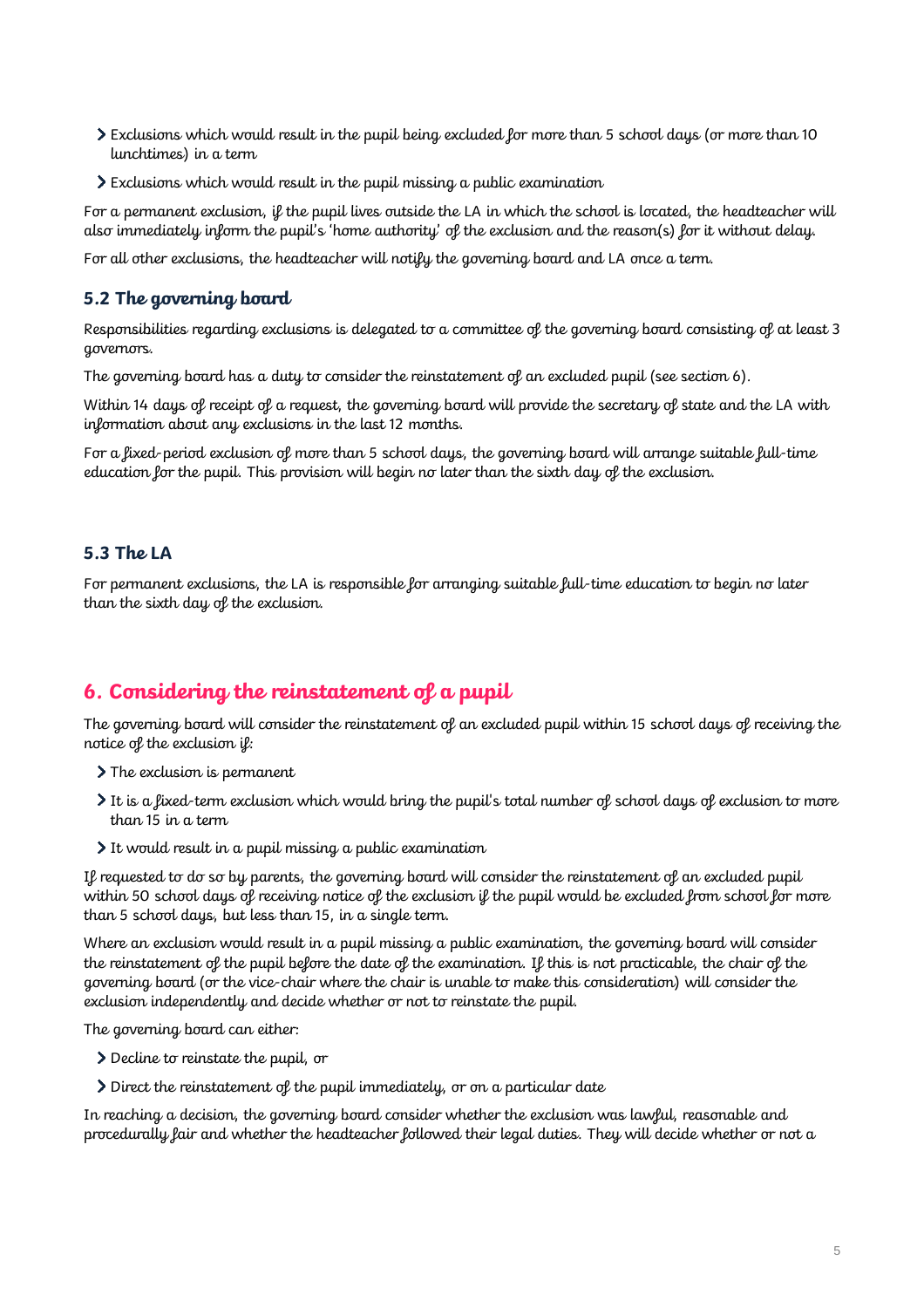fact is true 'on the balance of probabilities', which differs from the criminal standard of 'beyond reasonable doubt', as well as any evidence that was presented in relation to the decision to exclude.

Minutes will be taken of the meeting, and a record of evidence considered kept. The outcome will also be recorded on the pupil's educational record.

The governing board notify, in writing, the headteacher, parents and the LA of its decision, along with reasons for its decision, without delay.

Where an exclusion is permanent, the governing board's decision will also include the following:

 $\sum$  The fact that it is permanent

Notice of parents' right to ask for the decision to be reviewed by an independent review panel, and:

- The date by which an application for an independent review must be made
- The name and address to whom an application for a review should be submitted
- That any application should set out the grounds on which it is being made and that, where appropriate, reference to how the pupil's SEN are considered to be relevant to the exclusion
- That, regardless of whether the excluded pupil has recognised SEN, parents have a right to require the LA to appoint a SEN expert to attend the review
- Details of the role of the SEN expert and that there would be no cost to parents for this appointment
- That parents must make clear if they wish for a SEN expert to be appointed in any application for a review
- That parents may, at their own expense, appoint someone to make written and/or oral representations to the panel, and parents may also bring a friend to the review
- $\blacktriangleright$  That if parents believe that the exclusion has occurred as a result of discrimination, they may make a claim under the Equality Act 2010 to the first-tier tribunal (special educational needs and disability), in the case of disability discrimination, or the county court, in the case of other forms of discrimination. A claim of discrimination made under these routes should be lodged within 6 months of the date on which the discrimination is alleged to have taken place

## **7. An independent review**

If parents apply for an independent review, the LA will arrange for an independent panel to review the decision of the governing board not to reinstate a permanently excluded pupil.

Applications for an independent review must be made within 15 school days of notice being given to the parents by the governing board of its decision to not reinstate a pupil.

A panel of 3 or 5 members will be constituted with representatives from each of the categories below. Where a 5-member panel is constituted, 2 members will come from the school governor's category and 2 members will come from the headteacher category.

- $\lambda$  A lay member to chair the panel who has not worked in any school in a paid capacity, disregarding any experience as a school governor or volunteer
- School governors who have served as a governor for at least 12 consecutive months in the last 5 years, provided they have not been teachers or headteachers during this time
- Headteachers or individuals who have been a headteacher within the last 5 years

A person may not serve as a member of a review panel if they: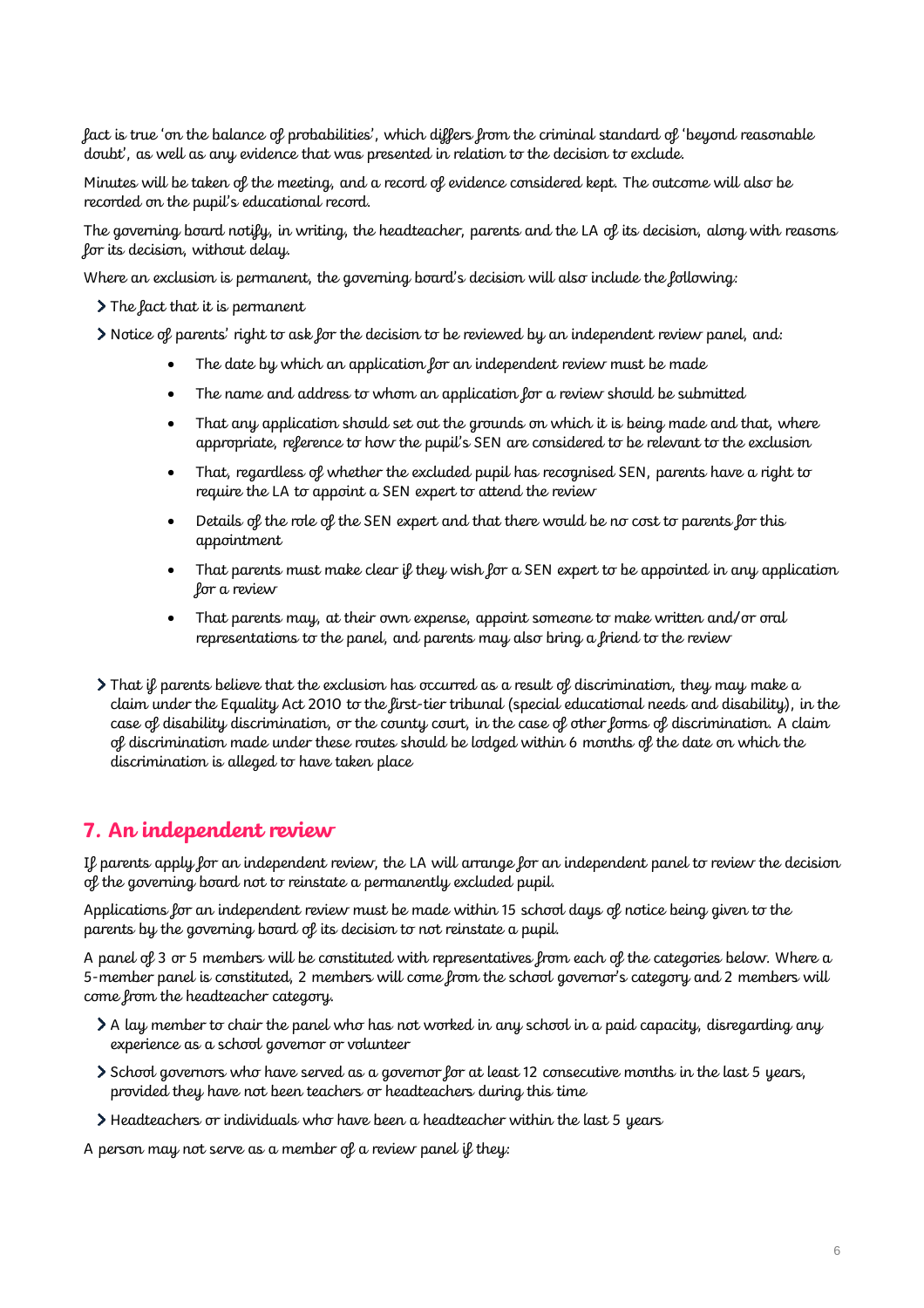- Are a member of the LA, or governing board of the excluding school
- Are the headteacher of the excluding school, or have held this position in the last 5 years
- Are an employee of the LA, or the governing board, of the excluding school (unless they are employed as a headteacher at another school)
- Have, or at any time have had, any connection with the LA, school, governing board, parents or pupil, or the incident leading to the exclusion, which might reasonably be taken to raise doubts about their impartially
- Have not had the required training within the last 2 years (see appendix 1 for what training must cover)

A clerk will be appointed to the panel.

The independent panel will decide one of the following:

- Uphold the governing board's decision
- Recommend that the governing board reconsiders reinstatement
- Quash the governing board's decision and direct that they reconsider reinstatement (only when the decision is judged to be flawed)

The panel's decision can be decided by a majority vote. In the case of a tied decision, the chair has the casting vote.

## **8. School registers**

A pupil's name will be removed from the school admissions register  $\hat{y}$ :

- 15 school days have passed since the parents were notified of the exclusion panel's decision to not reinstate the pupil and no application has been made for an independent review panel, or
- The parents have stated in writing that they will not be applying for an independent review panel

Where an application for an independent review has been made, the governing board will wait until that review has concluded before removing a pupil's name from the register.

Where alternative provision has been made for an excluded pupil and they attend it, code B (education off-site) or code D (dual registration) will be used on the attendance register.

Where excluded pupils are not attending alternative provision, code E (absent) will be used.

### **9. Returning from a fixed-term exclusion**

Following a fixed-term exclusion, a re-integration meeting will be held involving the pupil, parents, a member of senior staff and other staff, where appropriate.

#### **10. Monitoring arrangements**

Lisa Robson monitors the number of exclusions every term and reports back to the governors. They also liaise with the local authority to ensure suitable full-time education for excluded pupils.

This policy will be reviewed by Lisa Robson every year. At every review, the policy will be shared with the governing board.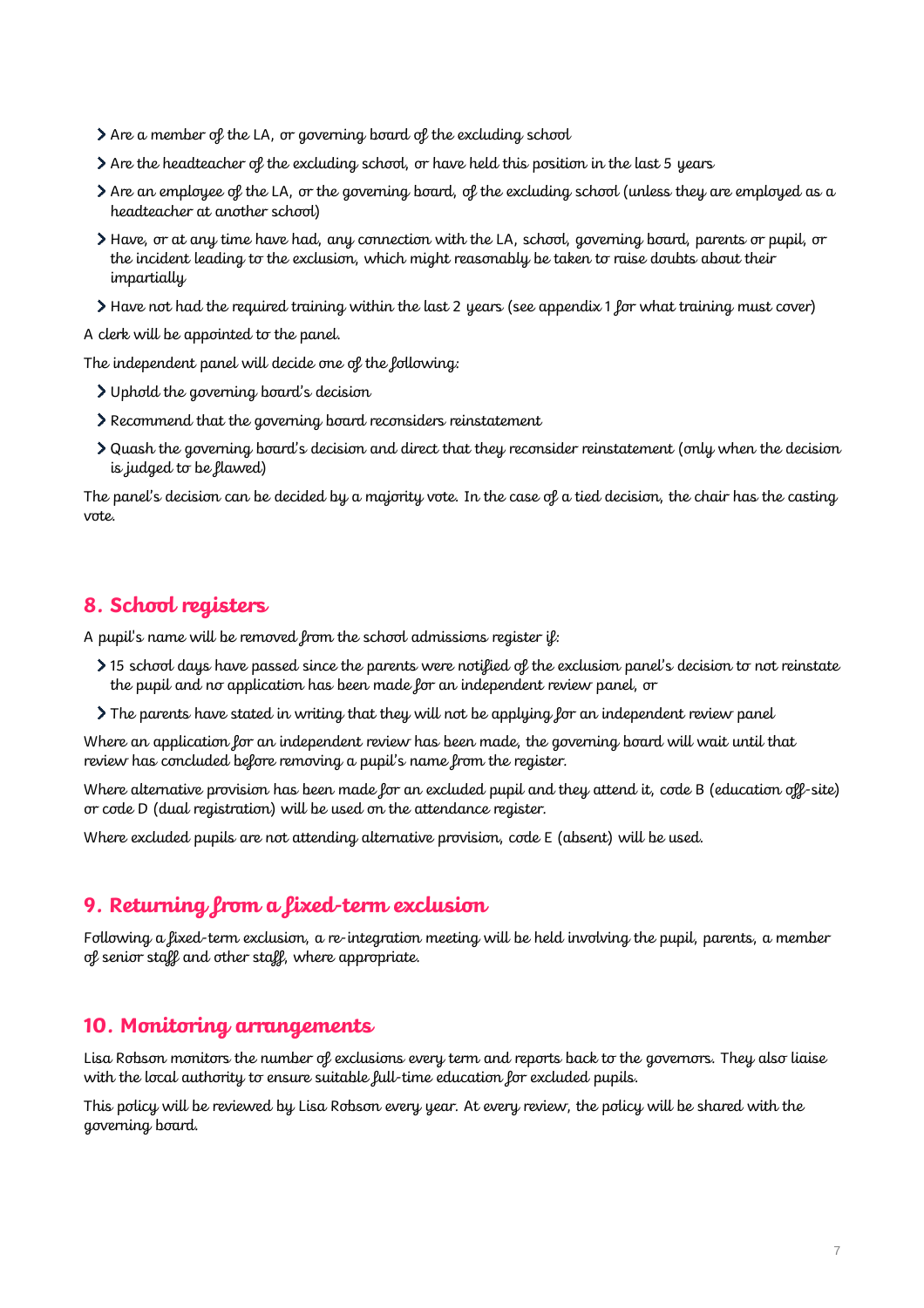# **11. Links with other policies**

This exclusions policy is linked to our

- Behaviour policy
- SEN policy and information report
- Anti-bullying policy
- Safeguarding and Child Protection policy